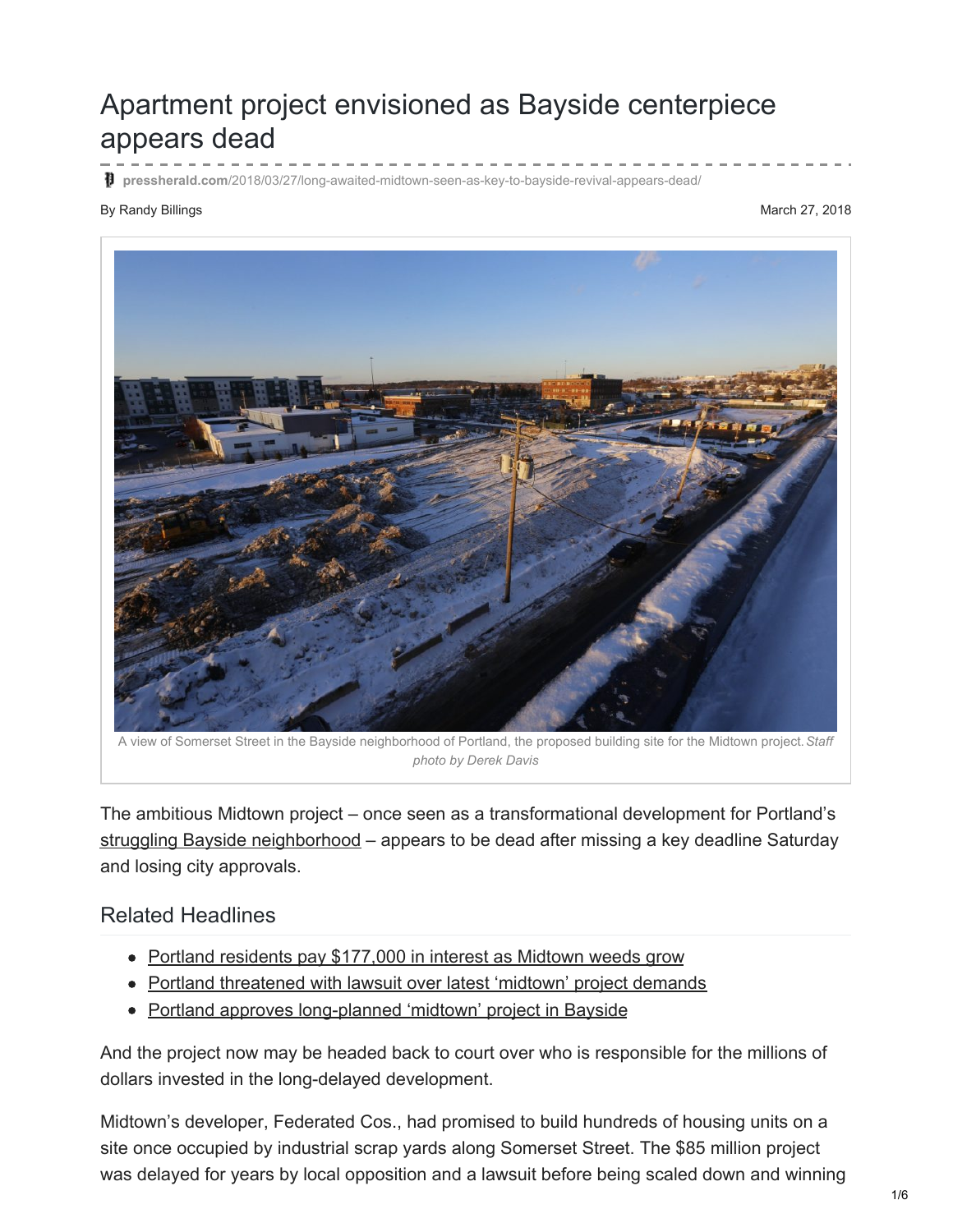city approvals three years ago.

Federated, however, did not officially file for a building permit until last month to begin the first phase of construction – an 840-vehicle parking garage. And it failed to secure the permit before Saturday, triggering the expiration of city approvals for the entire project, including 445 apartments in three buildings with retail storefronts on the ground floor.

City officials said Monday that they denied the building permit application because Federated failed to pay more than \$80,000 in traffic mitigation and other costs and did not post a required performance guarantee, which is a standard condition of all developments in Portland. Federated Cos. contends the city had waived the performance guarantee requirement, and that it was prepared to pay the fees.

Federated could appeal the city's denial or reapply for its approvals, but the developer said in a written statement Friday that it plans to sue the city, alleging a breach of contract and seeking financial damages. On Monday, the company put the city on notice to preserve records related to the dispute.



STAFF GRAPHIC | MICHAEL FISHER

Portland has taken "numerous steps to impede the progress of the project," Patrick Venne, who represents the Florida-based developer in Portland, said in a written statement Friday. "We are very disappointed with how this process has concluded, and are left with no option but to commence litigation against the City to enforce our rights and protect the significant expenditures associated with our commitment to this project." On Monday, Venne said that Federated will not appeal the denial.

Both Federated and the city have invested in the project.

Federated Cos. paid \$2.2 million to the city for 3.5 acres of vacant industrial land on Somerset Street in 2016. Company Chairman Jonathan Cox has said the company invested another \$2 million or more into the project during the planning and review process.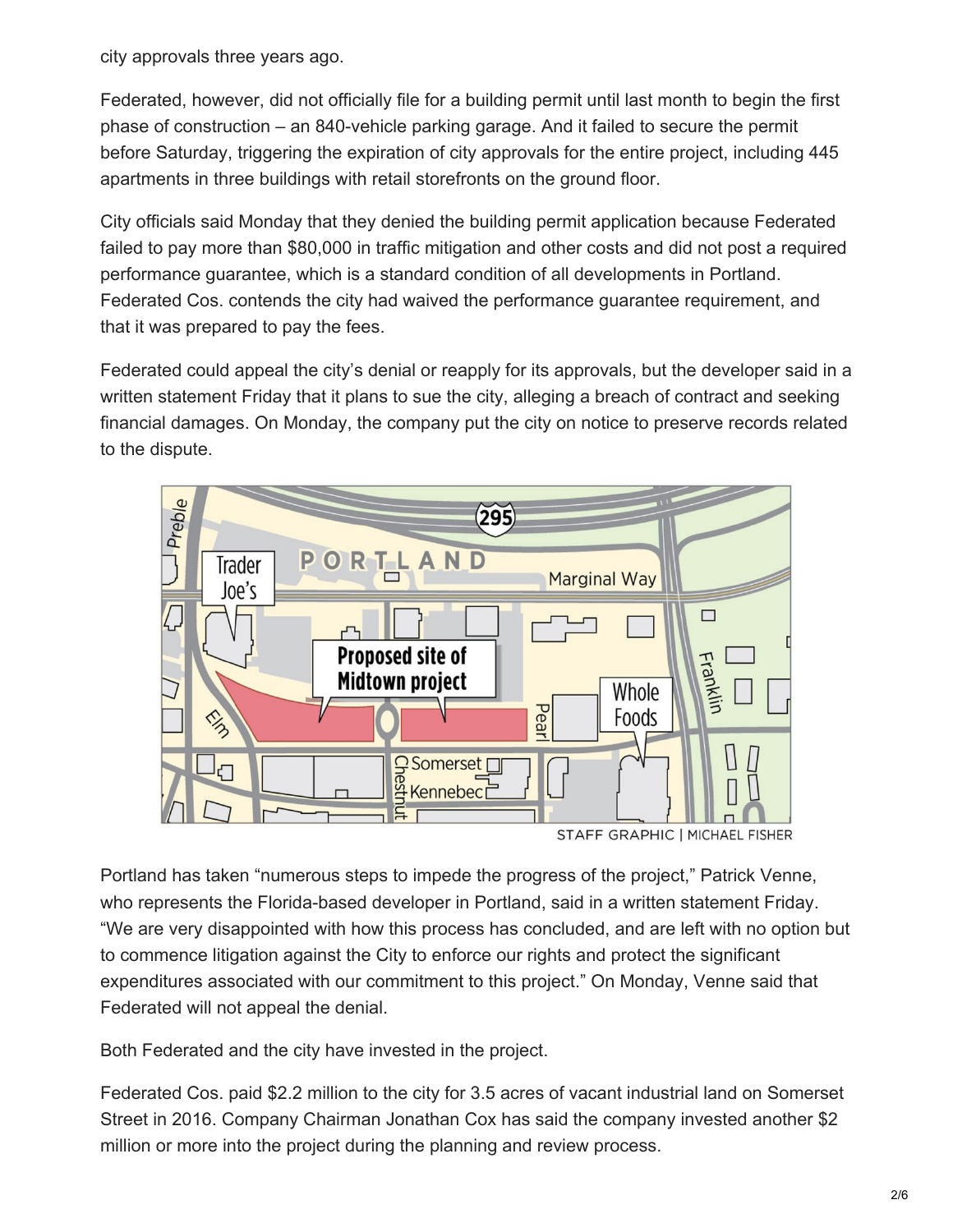Portland, meanwhile, received \$8.2 million in federal loans to help finance the project. The city has so far transferred nearly \$1 million of those funds to Federated to cover permitting and design costs, and has paid more than \$252,000 in interest on loans. Portland could be forced to repay the loan if the land is not developed in a way that creates jobs.

City Manager Jon Jennings and other city staff pushed back Monday against the accusation that they are to blame for the expiration of the approvals. As Midtown has languished over the last seven years, millions of square feet of new [development](https://www.pressherald.com/2017/07/13/interactive-see-portland-added-1000-new-homes-since-2010/?rel=related) have been built in the city, Jennings said.

**January 2014:** The original 'midtown' proposal would have built up to 850 new apartments in Bayside.



**March 2015:** In response to a drawn-out court challenge, developers eliminated hundreds of apartments, but as of May 2016, construction had yet to begin.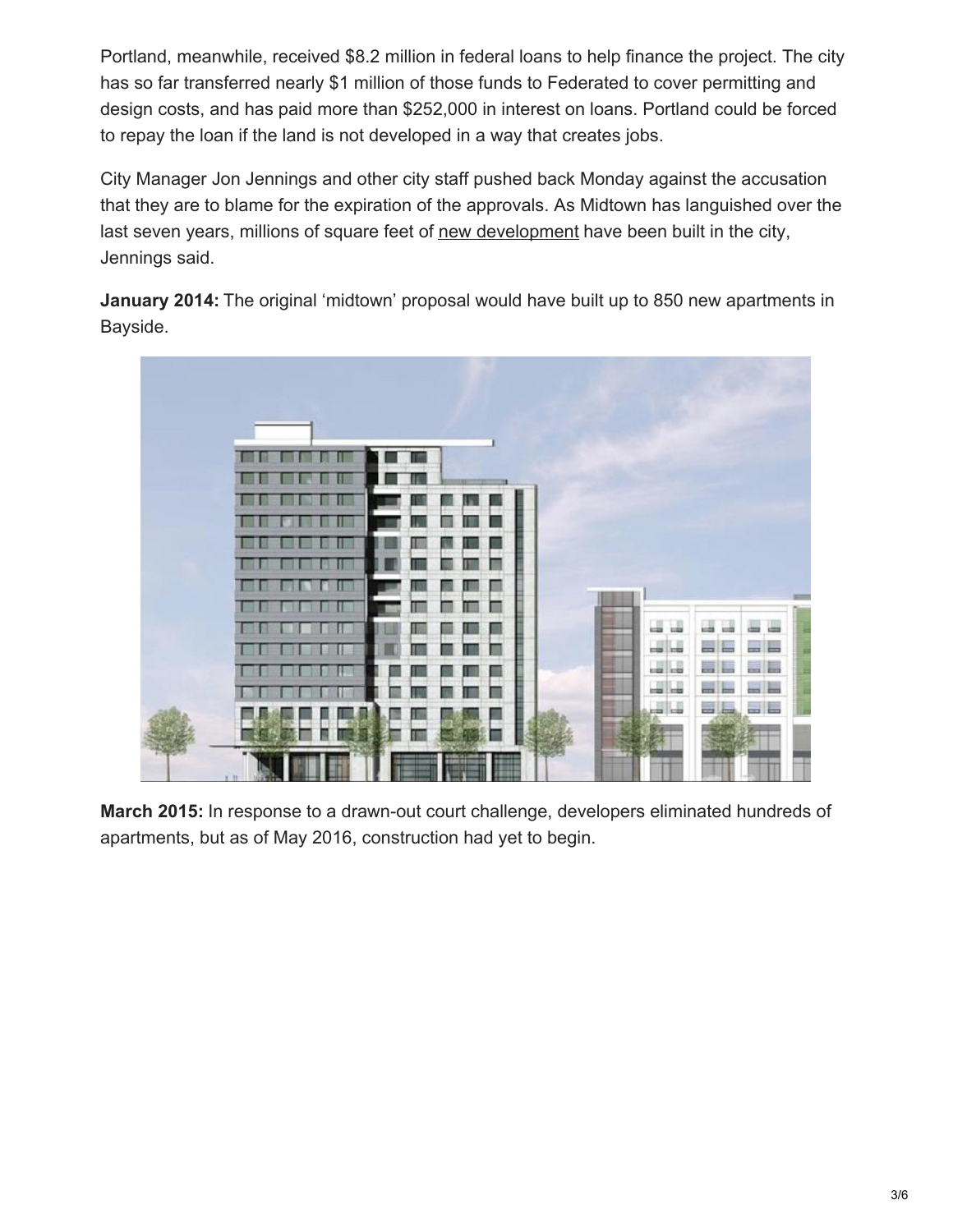

"There's this narrative that's been created that is completely untrue," Jennings said. "And frankly, it angers me to no end that this developer tries to paint city staff as the culprit for the reason why we don't have a Midtown project. There's a hundred other developers that could have pulled this off by working cooperatively with us and following the rules and regulations."

The city began working with Federated Cos. in February 2011. Its initial site plan, which included about 800 units of housing in four 165-foot towers, was approved in January 2014, but [challenged](https://www.pressherald.com/2014/02/13/portland_destroyed_records__says_group_fighting_high-rise/?rel=related) in court by a group called Keep Portland Livable.

[Federated](https://www.pressherald.com/2015/03/03/portland-approves-long-planned-midtown-project-in-bayside/?rel=related) Cos. scaled down the project to settle the lawsuit and received its site plan approvals in March 2015 to build three, four-story apartment buildings and a parking garage at 59 Somerset St.

In 2015, Federated floated the idea of converting some of the housing units into a hotel. That prompted the city to declare their contract as void and Federated [threatened](https://www.pressherald.com/2015/06/20/portland-threatened-with-lawsuit-over-latest-midtown-project-demands/) to sue. The impasse was resolved and Federated closed on the property in June 2016.

The developer had three years from receiving its site plan approvals to apply for and obtain building permits before that approval expired.

Federated submitted its [application](https://www.pressherald.com/2018/02/07/midtown-project-progresses-as-developer-files-permit/) for a building permit on Jan. 30. But Planning Director Stuart "Tuck" O'Brien said they did not pay the nearly \$173,000 application fee to begin the review process until Feb. 16, giving staff about a month to review the application.

As the March 24 deadline loomed, Federated and city officials continued to dispute the requirement of a so-called performance guarantee, which ensures that there is money to finish a project in the event a developer quits midway through.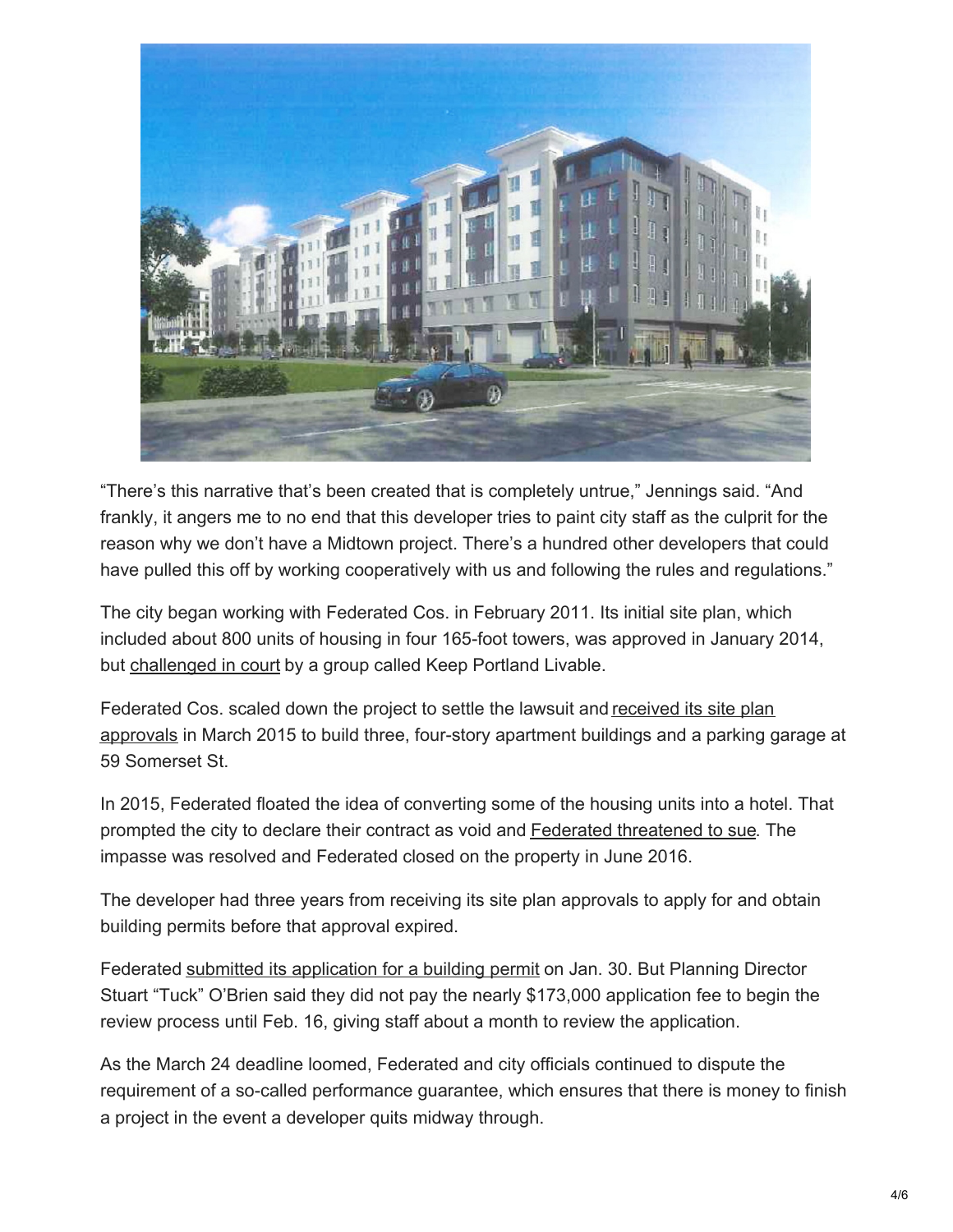Venne provided emails from June 2016 between himself and O'Brien, who lays out the remaining conditions that needed to be met for a permit to be issued. In his two emails, O'Brien does not mention the guarantee, leading Federated to contend that the city waived that provision.

"The city has taken numerous steps to impede the progress of this project and today refused to issue a building permit on the basis of our alleged failure to meet a single condition with heavily disputed applicability," Venne said in Friday's written statement. "This condition was previously waived and multiple attempts to meet with the city manager to discuss this and other time sensitive issues over the last few months were entirely ignored."

O'Brien said he did not mention the guarantee in his emails because he was only discussing the 100-plus additional conditions placed on the project by the Planning Board. He said that such guarantees are a standard condition for all projects and must be provided before a permit can be issued. The city cannot waive those fees, he said.

Planning and Urban Development Director Jeff Levine stressed the importance of performance guarantees. Without them, developers could quit midway through a project and leave roads, sidewalks and other public infrastructure unsafe or impassible.

Jennings said the dispute over the guarantee is just one example of Federated trying to sidestep city rules.

"This has been their act from the very beginning – that they have felt as though they should be treated special and therefore we would not hold them accountable the way we do every single other project in the city," Jennings said.

Jennings said he began to doubt the company's financial capacity to carry out the project after receiving requests to draw down funds from the federal loan. The most recent request was to cover \$11,444 in property taxes and nearly \$270 to cover fees associated with incorporating the holding company for the land, neither of which are allowable uses of the money, Jennings said. City officials say Federated is currently up-to-date on all taxes. And Jennings said Federated has yet to provide a letter from a bank showing it has financing for the project.

Venne, however, said the company has followed the financing rules and met its obligations, and that the city failed to keep up its end of the arrangement by providing financing when it was requested.

In a Jan. 31 email to city officials, Venne said that the city's refusal to provide a \$164,000 disbursement, as requested in September, had "significantly impaired and complicated our efforts to move this project forward in a timely manner." Failure to provide that payment put the city in default of its contract, Venne said.

*Randy Billings can be contacted at 791-6346 or at:*

## *[email [protected\]](https://www.pressherald.com/cdn-cgi/l/email-protection)*